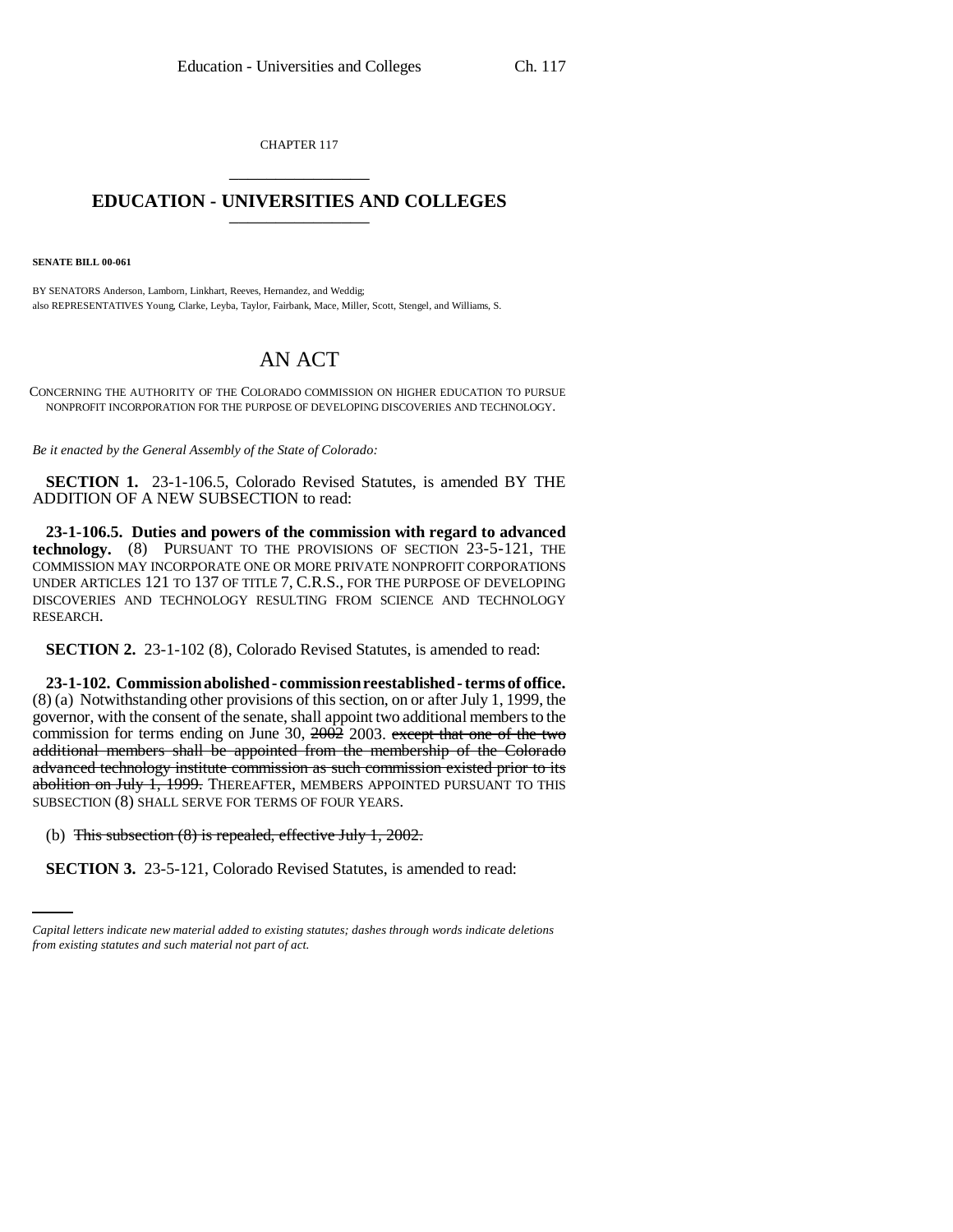**23-5-121. Governing boards - authority to establish nonprofit corporations for developing discoveries and technology.** (1) The general assembly recognizes that the transfer of newly created technologies from university research to the private sector and the resulting potential creation and expansion of Colorado companies are essential to the economic growth of this state, promote the public good, and should be encouraged. The general assembly further recognizes that a valid public purpose will be furthered and a commitment to the economic growth of this state demonstrated by empowering the governing boards of the state-supported institutions of higher education AND THE COLORADO COMMISSION ON HIGHER EDUCATION, REFERRED TO IN THIS SECTION AS THE "COMMISSION", to establish nonprofit corporations to effect such a transfer and development and by empowering the governing boards of the state-supported institutions of higher education to cooperate with the private sector.

(2) The governing board of any state-supported institution of higher education OR THE COMMISSION may incorporate one or more private nonprofit corporations under articles 121 to 137 of title 7, C.R.S., for the purpose of developing discoveries and technology resulting from science and technology research at such state-supported institution of higher education. Such a corporation shall have all rights and powers of a private nonprofit corporation organized under the laws of this state and shall not be an agency of state government or a department or political subdivision thereof and shall not be subject to any provisions of law affecting only governmental or public entities; except that provisions as provided for in section 23-1-108 (1) (f) regarding affirmative action shall be followed.

(3) The governing board of any state-supported institution of higher education OR THE COMMISSION may transfer to a corporation incorporated pursuant to subsection (2) of this section all rights to discoveries and technologies resulting from science and technology research at such state-supported institution of higher education. Such transfer may be made in consideration of the corporation's undertaking to develop the technology for the benefit of the state-supported institution of higher education and the state. Any such rights to discoveries and technologies that are transferred to the corporation by a governing board OR BY THE COMMISSION shall not be further transferred by the corporation without adequate consideration being received therefor.

(4) Prior to the transfer to a corporation incorporated pursuant to subsection (2) of this section of all rights to discoveries and technologies resulting from science and technology research at any state-supported institution of higher education, the governing board of such state-supported institution of higher education OR THE COMMISSION shall enter into an agreement with said corporation that shall include the terms of financial remuneration due the institution OR THE COMMISSION.

(5) As a means of carrying out the purposes stated in this section, the governing board of any state-supported institution of higher education OR THE COMMISSION may, through one or more corporations incorporated pursuant to subsection (2) of this section:

(a) Own and license rights to products, technology, and scientific information;

(b) Own shares in corporations engaged in the development, manufacture, or marketing of products, technology, or scientific information under a license from the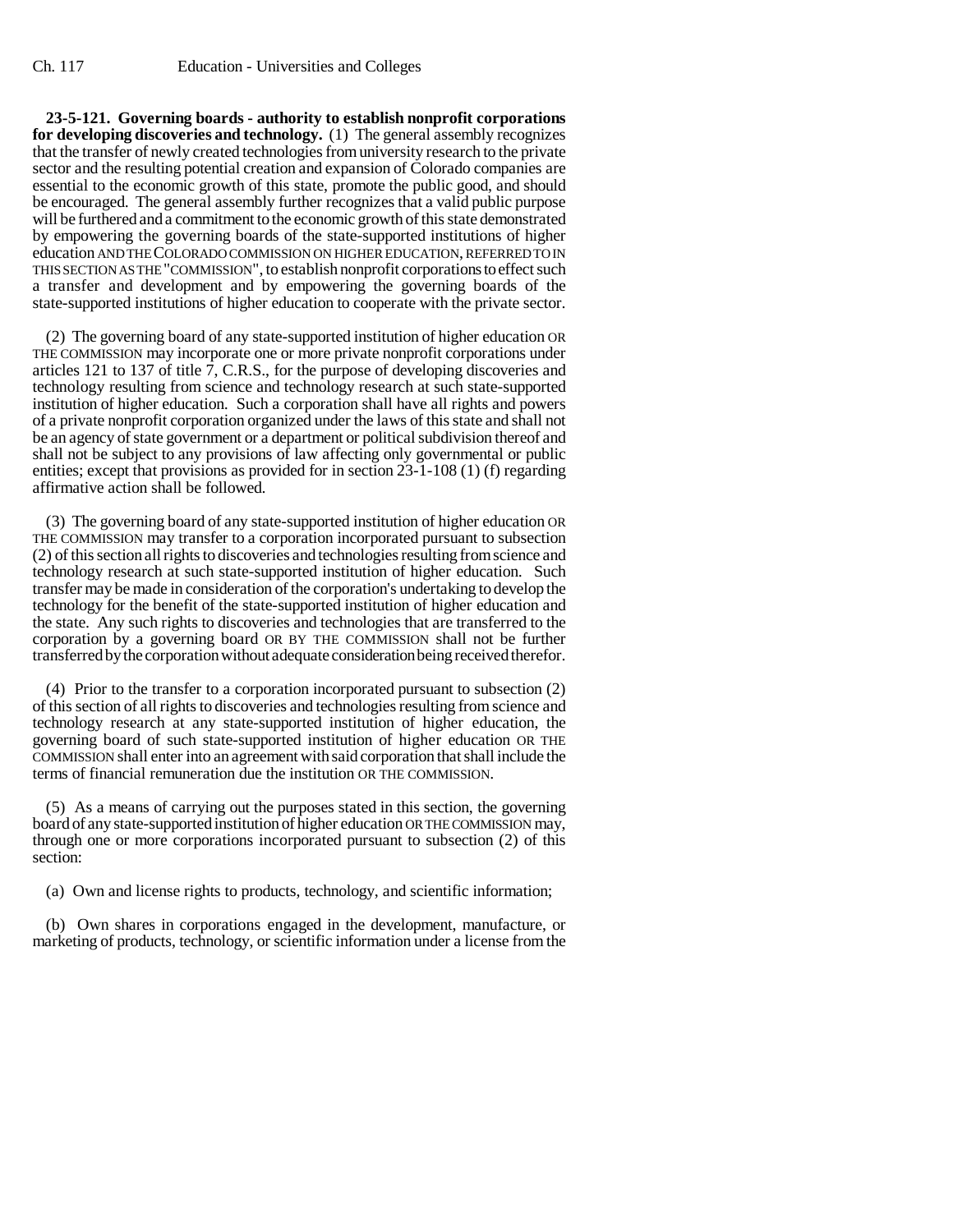governing board OR THE COMMISSION or a corporation incorporated pursuant to subsection (2) of this section;

(c) Participate as the general partner or as a limited partner, either directly or through a subsidiary corporation formed for that purpose, in limited partnerships, general partnerships, or joint ventures engaged in the development, manufacture, or marketing of products, technology, or scientific information under a license from the board OR THE COMMISSION or a corporation incorporated pursuant to subsection (2) of this section; except that the governing board shall be subject to the provisions of section 24-113-104, C.R.S., regarding competition with private enterprise by institutions of higher education;

(d) Develop economic incentives for faculty members and other employees of the state-supported institution of higher education OR THE COMMISSION in order to encourage development of technology, which may include assignment of a share of the royalty payments, payment of supplemental compensation, or such other economic incentives as will in the judgment of the governing board OR THE COMMISSION best promote the purposes of this section;

(e) In the case of a governing board of a state-supported institution of higher education, cooperate with the commission and the office of innovation and technology created in the office of the governor in technology transfers pursuant to section 23-1-106.7;

(e.5) IN THE CASE OF THE COMMISSION, ACCEPT DONATIONS, INCOME OR OTHER REVENUES AND MAKE GRANTS TO SUPPORT COMMISSION PROGRAMS; AND

(f) Carry on such other activities as the governing board OR THE COMMISSION may deem appropriate for achieving the purposes of this section.

(6) At the discretion of the governing board of the state-supported institution of higher education, research facilities and personnel at their own institutions or campuses may be utilized to achieve the purposes of this section.

(7) The state of Colorado or state-supported institution OR THE COMMISSION shall not be held responsible for any debt or liability incurred by the corporation created pursuant to subsection (2) of this section.

**SECTION 4.** 24-6-402 (1) (d), Colorado Revised Statutes, is amended to read:

**24-6-402. Meetings - open to public.** (1) For the purposes of this section:

(d) "State public body" means any board, committee, commission, or other advisory, policy-making, rule-making, decision-making, or formally constituted body of any state agency, state authority, governing board of a state institution of higher education including the regents of the university of Colorado, A NONPROFIT CORPORATION INCORPORATED PURSUANT TO SECTION 23-5-121 (2), C.R.S., or the general assembly, and any public or private entity to which the state, or an official thereof, has delegated a governmental decision-making function but does not include persons on the administrative staff of the state public body.